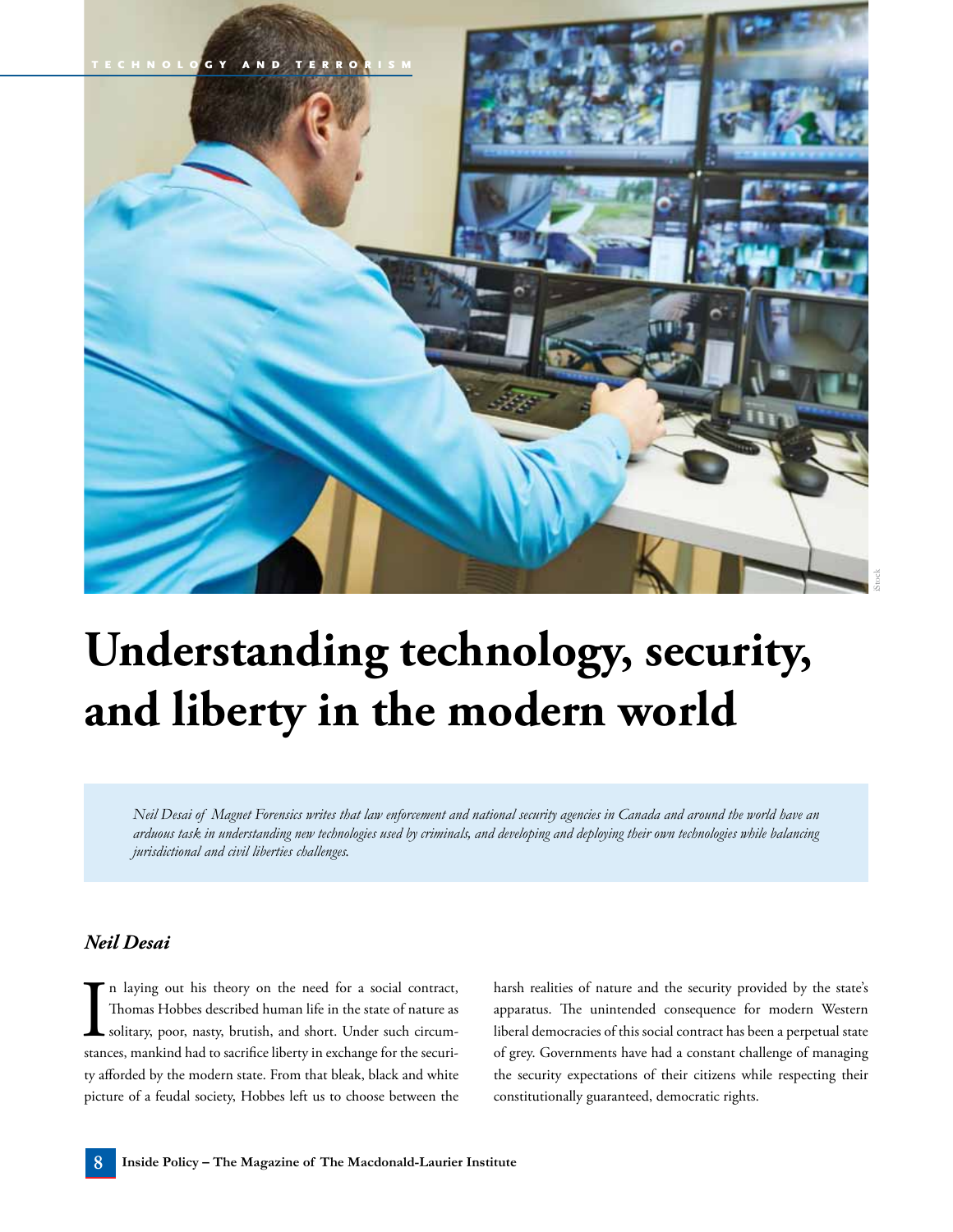The tension created in striking the right balance between civil liberties and security has been prevalent in the Canadian political discourse in recent times. The latest attacks in Sydney, Paris, and Ottawa motivated by the Islamic State of Iraq and the Levant's (ISIL) hateful propaganda coupled with the gruesome images of the terrorist organization's reign of murder, torture, and the enslavement of those who challenge their dogmatic views of Islam in Iraq and Syria, have shifted the general population's willingness to cede more civil liberties in exchange for more security, or the perception of greater security. A recent poll by Abacus Data shows that 18 percent of Canadians list public safety and terrorism as one of their top three issues. In March 2014, the poll showed only 4 percent responding this way.<sup>1</sup>

The Government of Canada has responded with a suite of legislation to combat the threat of terrorism and other modern public safety challenges. Bill C-51 would ease the restrictions on the sharing of information between federal security agencies to "better detect and act upon threats". Bill C-44, dubbed the *Protection of Canada from Terrorists Act*, passed earlier this year. It increases the powers of Canada's domestic spy agency, the Canadian Security Intelligence Service (CSIS), to share information, operate internationally, and keep its sources anonymous. In 2014, the Government passed C-13, the *Protecting Canadians from Online Crime Act*, which includes new police powers such as warrants for surveillance, as well as the tracking and gathering of personal banking information. The warrants issued for crimes related to terrorism would have longer durations than those pertaining to other categories of crimes.

While there has been some criticism from Muslim community organizations, feeling targeted by anti-terror legislation, and civil liberties organizations, the legislation seems to have widespread support among the general population. While opposition criticism has tempered initial support for C-51, it seems the pendulum and public protest have generally swung towards security and away from liberty.

The great challenge for the government and its security agencies, when they achieve these unprecedented powers, is that they will have to shift from arguing for powers to operationalizing them in a timely fashion to keep Canadians safe. Much of the debate that has gone on in Parliament and elsewhere has remained at the existential level, with little attention paid to what practical capabilities exist for national security and police

agencies today and what would practically be unlocked to keep Canadians safe by this new legislation.

Canadians likely expect that security agencies such as CSIS, the Royal Canadian Mounted Police (RCMP), the Canada Border Services Agency (CBSA), and the Communication Security Establishment (CSE) – Canada's counterpart to the United States' National Security Agency (NSA) – collect data on suspects of terrorism and other serious crimes using modern technologies. However, information on the tools and tactics

> *The great challenge for the government and its security agencies, when they achieve these unprecedented powers, will be the shift from arguing for powers to operationalizing them in a timely fashion to keep Canadians safe.*

used by security agencies has largely been left to the imagination. Activist civil liberties groups in Canada and elsewhere have struck fear that government is overreaching by invoking theories that resemble Hollywood-style, meta-data collectors that could allow security agents to review citizens' most intimate secrets with little oversight. However, the reality of the technological capability among police and national security agencies to thwart major crimes is practically unknown by Canadians.

A recently updated report by the Auditor General of Canada regarding the state of lawful information sharing between police from various jurisdictions in Canada suggests that we may be far from the advanced technological capabilities that Hollywood has dreamt up. The Auditor-General first reported in 2009 that the Canadian Police Information Centre Database (CPIC), a tool to share information on the criminal history of suspects and those who have been charged or convicted of new offenses, had a long lag time in being updated. In the update, it was reported that the backlog would not be fully up to date until 2018. Much of

<sup>&</sup>lt;sup>1</sup> cbc.ca/news/politics/economy-not-terrorism-remains-canadians-top-votedriver-1.2919792